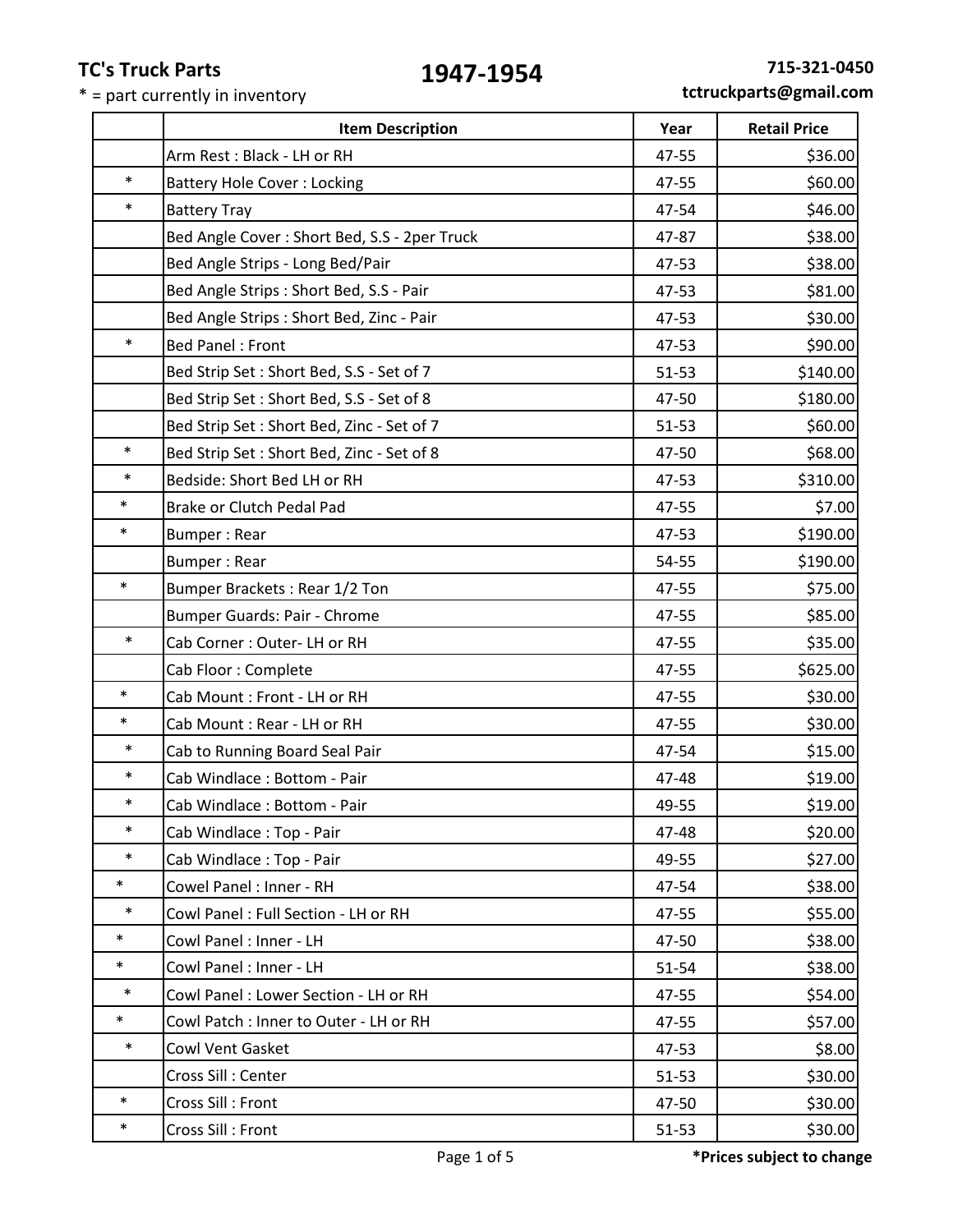| $\ast$<br>47-50<br>Cross Sill: Rear 1/2 Ton<br>$\ast$<br>Cross Sill: Rear 1/2 Ton<br>$51 - 53$<br>Dash Speaker Grille w/ Ash Tray (Chevrolet)<br>47-53<br>\$41.00<br>Dash Trim: Lower<br>47-54<br>\$56.00<br>Dash Trim: Upper With CHEVROLET Logo<br>47-54<br>Division Post: LH or RH<br>\$10.00<br>$51 - 55$<br>$\ast$<br>Dome Lamp<br>47-54<br>Door: Inner Bottom - LH or RH<br>\$36.00<br>47-55<br>$\ast$<br>Door Bumper Sets<br>47-54<br>$\ast$<br>Door Handle: Inside - LH or RH<br>\$10.00<br>47-66<br>$\ast$<br>\$5.00<br>Door Handle Gasket Set<br>47-51<br>$\ast$<br>Door Handle Pair: Outside - LH or RH<br>\$53.00<br>52-59<br>$\ast$<br>\$50.00<br>Door Handle Pair: Outside - LH or RH<br>47-59<br>52-55<br>Door Latch: 3100/3600 1st Design - LH or RH<br>$\ast$<br>Door Latch: LH or RH<br>\$43.00<br>47-51<br>$\ast$<br>\$8.00<br>Door Panel Clip Set<br>47-53<br>$\ast$<br>Door Panel Screw Set<br>\$8.00<br>47-52<br>$\ast$<br>Door Pillar : Lower Front - LH or RH<br>47-55<br>$\ast$<br>Door Pillar : Lower Rear - L:H or RH<br>47-55<br>$\ast$<br>Door Pillar Front : Inner Lower - LH or RH<br>47-55<br>$\ast$<br>\$11.00<br>Door Pin Bushings Set<br>47-87<br>Door Shell Complete (1951 w/o Vent Window)<br>47-51<br>\$475.00<br>Door Shell Complete (1951 w/Vent Window)<br>51-54<br>Door Skin: Lower - LH or RH<br>47-55<br>$\ast$<br>\$19.00<br>Door Striker Set<br>47-51<br>$\ast$<br>47-55<br>Door Weatherstrip: Pair<br>Door Weatherstrip Kit: Does Both Doors<br>47-50<br>Door Weatherstrip Kit: Does Both Doors<br>$51 - 55$<br>$\ast$<br>Fender: Front - LH or RH<br>47-53<br>Fender: Inner Front - LH or RH<br>47-55<br>$\ast$<br>Fender: Rear - LH or RH<br>47-55<br>$\ast$<br><b>Firewall Grommet Set</b><br>47-49<br>$\ast$<br>Firewall W/O Heater Holes<br>\$284.00<br>47-54<br>$\ast$<br>Floor Pan : LH or RH<br>47-55<br>$\ast$<br>\$26.00<br>Footwell<br>47-55<br>$\ast$<br>Front Bumper<br>47-55<br>Front Fender: Lower Front or Rear - LH or RH<br>47-55<br>Front Splash Apron (GMC)<br>47-54 |  |          |
|-----------------------------------------------------------------------------------------------------------------------------------------------------------------------------------------------------------------------------------------------------------------------------------------------------------------------------------------------------------------------------------------------------------------------------------------------------------------------------------------------------------------------------------------------------------------------------------------------------------------------------------------------------------------------------------------------------------------------------------------------------------------------------------------------------------------------------------------------------------------------------------------------------------------------------------------------------------------------------------------------------------------------------------------------------------------------------------------------------------------------------------------------------------------------------------------------------------------------------------------------------------------------------------------------------------------------------------------------------------------------------------------------------------------------------------------------------------------------------------------------------------------------------------------------------------------------------------------------------------------------------------------------------------------------------------------------------------------------------------------------------------------------------------------------------------------------------------------------------------------------------------------------------------------------------------------------------------------------------------------------------------------------------------------|--|----------|
|                                                                                                                                                                                                                                                                                                                                                                                                                                                                                                                                                                                                                                                                                                                                                                                                                                                                                                                                                                                                                                                                                                                                                                                                                                                                                                                                                                                                                                                                                                                                                                                                                                                                                                                                                                                                                                                                                                                                                                                                                                         |  | \$80.00  |
|                                                                                                                                                                                                                                                                                                                                                                                                                                                                                                                                                                                                                                                                                                                                                                                                                                                                                                                                                                                                                                                                                                                                                                                                                                                                                                                                                                                                                                                                                                                                                                                                                                                                                                                                                                                                                                                                                                                                                                                                                                         |  | \$95.00  |
|                                                                                                                                                                                                                                                                                                                                                                                                                                                                                                                                                                                                                                                                                                                                                                                                                                                                                                                                                                                                                                                                                                                                                                                                                                                                                                                                                                                                                                                                                                                                                                                                                                                                                                                                                                                                                                                                                                                                                                                                                                         |  | \$117.00 |
|                                                                                                                                                                                                                                                                                                                                                                                                                                                                                                                                                                                                                                                                                                                                                                                                                                                                                                                                                                                                                                                                                                                                                                                                                                                                                                                                                                                                                                                                                                                                                                                                                                                                                                                                                                                                                                                                                                                                                                                                                                         |  |          |
|                                                                                                                                                                                                                                                                                                                                                                                                                                                                                                                                                                                                                                                                                                                                                                                                                                                                                                                                                                                                                                                                                                                                                                                                                                                                                                                                                                                                                                                                                                                                                                                                                                                                                                                                                                                                                                                                                                                                                                                                                                         |  |          |
|                                                                                                                                                                                                                                                                                                                                                                                                                                                                                                                                                                                                                                                                                                                                                                                                                                                                                                                                                                                                                                                                                                                                                                                                                                                                                                                                                                                                                                                                                                                                                                                                                                                                                                                                                                                                                                                                                                                                                                                                                                         |  |          |
|                                                                                                                                                                                                                                                                                                                                                                                                                                                                                                                                                                                                                                                                                                                                                                                                                                                                                                                                                                                                                                                                                                                                                                                                                                                                                                                                                                                                                                                                                                                                                                                                                                                                                                                                                                                                                                                                                                                                                                                                                                         |  | \$53.00  |
|                                                                                                                                                                                                                                                                                                                                                                                                                                                                                                                                                                                                                                                                                                                                                                                                                                                                                                                                                                                                                                                                                                                                                                                                                                                                                                                                                                                                                                                                                                                                                                                                                                                                                                                                                                                                                                                                                                                                                                                                                                         |  |          |
|                                                                                                                                                                                                                                                                                                                                                                                                                                                                                                                                                                                                                                                                                                                                                                                                                                                                                                                                                                                                                                                                                                                                                                                                                                                                                                                                                                                                                                                                                                                                                                                                                                                                                                                                                                                                                                                                                                                                                                                                                                         |  | \$4.00   |
|                                                                                                                                                                                                                                                                                                                                                                                                                                                                                                                                                                                                                                                                                                                                                                                                                                                                                                                                                                                                                                                                                                                                                                                                                                                                                                                                                                                                                                                                                                                                                                                                                                                                                                                                                                                                                                                                                                                                                                                                                                         |  |          |
|                                                                                                                                                                                                                                                                                                                                                                                                                                                                                                                                                                                                                                                                                                                                                                                                                                                                                                                                                                                                                                                                                                                                                                                                                                                                                                                                                                                                                                                                                                                                                                                                                                                                                                                                                                                                                                                                                                                                                                                                                                         |  |          |
|                                                                                                                                                                                                                                                                                                                                                                                                                                                                                                                                                                                                                                                                                                                                                                                                                                                                                                                                                                                                                                                                                                                                                                                                                                                                                                                                                                                                                                                                                                                                                                                                                                                                                                                                                                                                                                                                                                                                                                                                                                         |  |          |
|                                                                                                                                                                                                                                                                                                                                                                                                                                                                                                                                                                                                                                                                                                                                                                                                                                                                                                                                                                                                                                                                                                                                                                                                                                                                                                                                                                                                                                                                                                                                                                                                                                                                                                                                                                                                                                                                                                                                                                                                                                         |  |          |
|                                                                                                                                                                                                                                                                                                                                                                                                                                                                                                                                                                                                                                                                                                                                                                                                                                                                                                                                                                                                                                                                                                                                                                                                                                                                                                                                                                                                                                                                                                                                                                                                                                                                                                                                                                                                                                                                                                                                                                                                                                         |  | \$40.00  |
|                                                                                                                                                                                                                                                                                                                                                                                                                                                                                                                                                                                                                                                                                                                                                                                                                                                                                                                                                                                                                                                                                                                                                                                                                                                                                                                                                                                                                                                                                                                                                                                                                                                                                                                                                                                                                                                                                                                                                                                                                                         |  |          |
|                                                                                                                                                                                                                                                                                                                                                                                                                                                                                                                                                                                                                                                                                                                                                                                                                                                                                                                                                                                                                                                                                                                                                                                                                                                                                                                                                                                                                                                                                                                                                                                                                                                                                                                                                                                                                                                                                                                                                                                                                                         |  |          |
|                                                                                                                                                                                                                                                                                                                                                                                                                                                                                                                                                                                                                                                                                                                                                                                                                                                                                                                                                                                                                                                                                                                                                                                                                                                                                                                                                                                                                                                                                                                                                                                                                                                                                                                                                                                                                                                                                                                                                                                                                                         |  |          |
|                                                                                                                                                                                                                                                                                                                                                                                                                                                                                                                                                                                                                                                                                                                                                                                                                                                                                                                                                                                                                                                                                                                                                                                                                                                                                                                                                                                                                                                                                                                                                                                                                                                                                                                                                                                                                                                                                                                                                                                                                                         |  | \$32.00  |
|                                                                                                                                                                                                                                                                                                                                                                                                                                                                                                                                                                                                                                                                                                                                                                                                                                                                                                                                                                                                                                                                                                                                                                                                                                                                                                                                                                                                                                                                                                                                                                                                                                                                                                                                                                                                                                                                                                                                                                                                                                         |  | \$32.00  |
|                                                                                                                                                                                                                                                                                                                                                                                                                                                                                                                                                                                                                                                                                                                                                                                                                                                                                                                                                                                                                                                                                                                                                                                                                                                                                                                                                                                                                                                                                                                                                                                                                                                                                                                                                                                                                                                                                                                                                                                                                                         |  | \$32.00  |
|                                                                                                                                                                                                                                                                                                                                                                                                                                                                                                                                                                                                                                                                                                                                                                                                                                                                                                                                                                                                                                                                                                                                                                                                                                                                                                                                                                                                                                                                                                                                                                                                                                                                                                                                                                                                                                                                                                                                                                                                                                         |  |          |
|                                                                                                                                                                                                                                                                                                                                                                                                                                                                                                                                                                                                                                                                                                                                                                                                                                                                                                                                                                                                                                                                                                                                                                                                                                                                                                                                                                                                                                                                                                                                                                                                                                                                                                                                                                                                                                                                                                                                                                                                                                         |  | \$475.00 |
|                                                                                                                                                                                                                                                                                                                                                                                                                                                                                                                                                                                                                                                                                                                                                                                                                                                                                                                                                                                                                                                                                                                                                                                                                                                                                                                                                                                                                                                                                                                                                                                                                                                                                                                                                                                                                                                                                                                                                                                                                                         |  |          |
|                                                                                                                                                                                                                                                                                                                                                                                                                                                                                                                                                                                                                                                                                                                                                                                                                                                                                                                                                                                                                                                                                                                                                                                                                                                                                                                                                                                                                                                                                                                                                                                                                                                                                                                                                                                                                                                                                                                                                                                                                                         |  | \$33.00  |
|                                                                                                                                                                                                                                                                                                                                                                                                                                                                                                                                                                                                                                                                                                                                                                                                                                                                                                                                                                                                                                                                                                                                                                                                                                                                                                                                                                                                                                                                                                                                                                                                                                                                                                                                                                                                                                                                                                                                                                                                                                         |  |          |
|                                                                                                                                                                                                                                                                                                                                                                                                                                                                                                                                                                                                                                                                                                                                                                                                                                                                                                                                                                                                                                                                                                                                                                                                                                                                                                                                                                                                                                                                                                                                                                                                                                                                                                                                                                                                                                                                                                                                                                                                                                         |  | \$20.00  |
|                                                                                                                                                                                                                                                                                                                                                                                                                                                                                                                                                                                                                                                                                                                                                                                                                                                                                                                                                                                                                                                                                                                                                                                                                                                                                                                                                                                                                                                                                                                                                                                                                                                                                                                                                                                                                                                                                                                                                                                                                                         |  | \$120.00 |
|                                                                                                                                                                                                                                                                                                                                                                                                                                                                                                                                                                                                                                                                                                                                                                                                                                                                                                                                                                                                                                                                                                                                                                                                                                                                                                                                                                                                                                                                                                                                                                                                                                                                                                                                                                                                                                                                                                                                                                                                                                         |  | \$93.00  |
|                                                                                                                                                                                                                                                                                                                                                                                                                                                                                                                                                                                                                                                                                                                                                                                                                                                                                                                                                                                                                                                                                                                                                                                                                                                                                                                                                                                                                                                                                                                                                                                                                                                                                                                                                                                                                                                                                                                                                                                                                                         |  | \$420.00 |
|                                                                                                                                                                                                                                                                                                                                                                                                                                                                                                                                                                                                                                                                                                                                                                                                                                                                                                                                                                                                                                                                                                                                                                                                                                                                                                                                                                                                                                                                                                                                                                                                                                                                                                                                                                                                                                                                                                                                                                                                                                         |  | \$135.00 |
|                                                                                                                                                                                                                                                                                                                                                                                                                                                                                                                                                                                                                                                                                                                                                                                                                                                                                                                                                                                                                                                                                                                                                                                                                                                                                                                                                                                                                                                                                                                                                                                                                                                                                                                                                                                                                                                                                                                                                                                                                                         |  | \$365.00 |
|                                                                                                                                                                                                                                                                                                                                                                                                                                                                                                                                                                                                                                                                                                                                                                                                                                                                                                                                                                                                                                                                                                                                                                                                                                                                                                                                                                                                                                                                                                                                                                                                                                                                                                                                                                                                                                                                                                                                                                                                                                         |  | \$14.00  |
|                                                                                                                                                                                                                                                                                                                                                                                                                                                                                                                                                                                                                                                                                                                                                                                                                                                                                                                                                                                                                                                                                                                                                                                                                                                                                                                                                                                                                                                                                                                                                                                                                                                                                                                                                                                                                                                                                                                                                                                                                                         |  |          |
|                                                                                                                                                                                                                                                                                                                                                                                                                                                                                                                                                                                                                                                                                                                                                                                                                                                                                                                                                                                                                                                                                                                                                                                                                                                                                                                                                                                                                                                                                                                                                                                                                                                                                                                                                                                                                                                                                                                                                                                                                                         |  | \$67.00  |
|                                                                                                                                                                                                                                                                                                                                                                                                                                                                                                                                                                                                                                                                                                                                                                                                                                                                                                                                                                                                                                                                                                                                                                                                                                                                                                                                                                                                                                                                                                                                                                                                                                                                                                                                                                                                                                                                                                                                                                                                                                         |  |          |
|                                                                                                                                                                                                                                                                                                                                                                                                                                                                                                                                                                                                                                                                                                                                                                                                                                                                                                                                                                                                                                                                                                                                                                                                                                                                                                                                                                                                                                                                                                                                                                                                                                                                                                                                                                                                                                                                                                                                                                                                                                         |  | \$190.00 |
|                                                                                                                                                                                                                                                                                                                                                                                                                                                                                                                                                                                                                                                                                                                                                                                                                                                                                                                                                                                                                                                                                                                                                                                                                                                                                                                                                                                                                                                                                                                                                                                                                                                                                                                                                                                                                                                                                                                                                                                                                                         |  | \$105.00 |
|                                                                                                                                                                                                                                                                                                                                                                                                                                                                                                                                                                                                                                                                                                                                                                                                                                                                                                                                                                                                                                                                                                                                                                                                                                                                                                                                                                                                                                                                                                                                                                                                                                                                                                                                                                                                                                                                                                                                                                                                                                         |  | \$102.00 |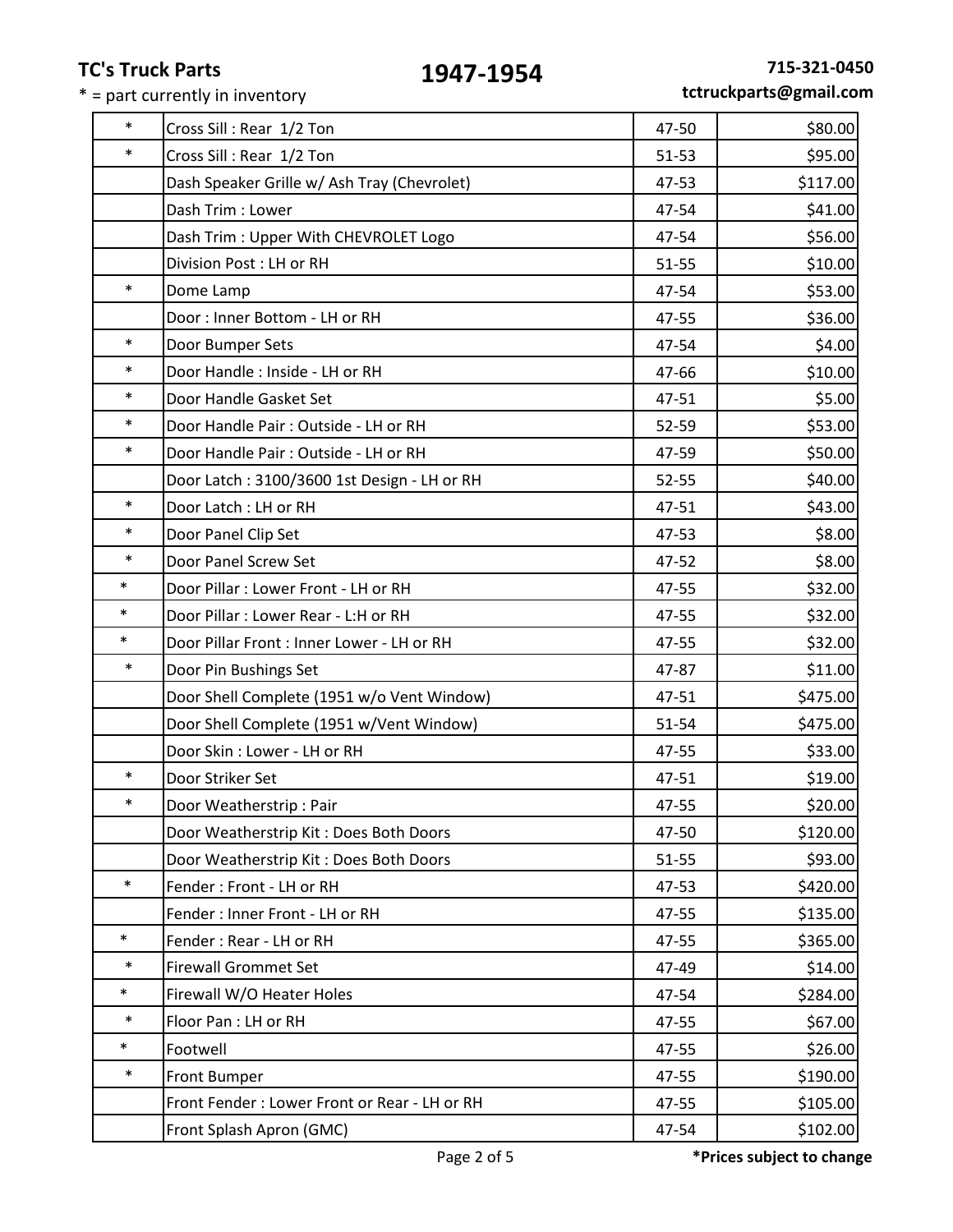|  |  | tctruckparts@gmail.com |
|--|--|------------------------|
|--|--|------------------------|

|        | Front Splash Apron: Chevy - Chrome                 | 47-55 | \$180.00 |
|--------|----------------------------------------------------|-------|----------|
| $\ast$ | Front Splash Apron : Chevy - Painted               | 47-53 | \$85.00  |
|        | <b>Fuel Tank</b>                                   | 49-55 | \$165.00 |
|        | Fuel Tank Brackets With Straps: Pair               | 47-54 | \$83.00  |
| $\ast$ | <b>Fuel Cap</b>                                    | 47-70 | \$10.00  |
| $\ast$ | <b>Gas Filler Neck-Grommet</b>                     | 47-54 | \$10.00  |
| $\ast$ | Gas Tank Filler Kit                                | 47-54 | \$55.00  |
|        | <b>Glass: Call for Pricing</b>                     |       |          |
| $\ast$ | <b>Glass Run Seals: Each</b>                       | 51-55 | \$18.00  |
| $\ast$ | Glass Run Seals: Each                              | 47-50 | \$33.00  |
|        | Glove Box Door/ Stainless                          | 47-53 | \$97.00  |
| $\ast$ | Glove Box Liner                                    | 54    | \$12.00  |
| $\ast$ | Glove Box Liner                                    | 47-49 | \$12.00  |
| $\ast$ | <b>Gravel Shield: Rear</b>                         | 47-55 | \$130.00 |
|        | Grille: All Chrome                                 | 47-53 | \$485.00 |
| $\ast$ | Grille: Black & Chrome                             | 47-53 | \$425.00 |
|        | Grille: GMC                                        | 47-53 | \$590.00 |
| $\ast$ | Grille: Milk White & Chrome                        | 47-53 | \$425.00 |
| $\ast$ | Head Light Bezel Pair : Stainless - With Fasteners | 47-55 | \$30.00  |
| $\ast$ | Head Light Bezel Seal Pair                         | 47-55 | \$7.00   |
| $\ast$ | <b>Head Light Retaining Rings</b>                  | 41-72 | \$8.00   |
|        | Headlamp Housing Bucket Assembly : LH or RH        | 47-55 | \$90.00  |
| $\ast$ | <b>Headlamp Housing Gasket</b>                     | 47-54 | \$8.00   |
| $\ast$ | <b>Headlamp Housing Screw Set</b>                  | 47-54 | \$8.00   |
| $\ast$ | <b>Headlamp Switch Knob</b>                        | 47-53 | \$10.00  |
| $\ast$ | <b>Heater Box</b>                                  | 47-54 | \$150.00 |
|        | Hood                                               | 47-53 | \$500.00 |
|        | Hood: One Piece                                    | 47-53 | \$550.00 |
| $\ast$ | Hood Center Molding: GMC                           | 47-54 | \$60.00  |
| $\ast$ | Hood Center Moulding: Chevrolet                    | 47-54 | \$90.00  |
| $\ast$ | <b>Hood Emblem</b>                                 | 47-53 | \$60.00  |
| $\ast$ | <b>Hood Emblem Gaskets</b>                         | 47-53 | \$6.00   |
|        | Hood Hinge : LH or RH                              | 47-55 | \$44.00  |
|        | Hood Latch Panel: Chrome                           | 47-53 | \$270.00 |
|        | Hood Latch Panel: Painted                          | 47-53 | \$150.00 |
| $\ast$ | Hood Side Emblem : LH or RH                        | 47-48 | \$20.00  |
| $\ast$ | Hood to Cowl Seal                                  | 47-54 | \$10.00  |
| $\ast$ | Ignition Switch                                    | 47-53 | \$36.00  |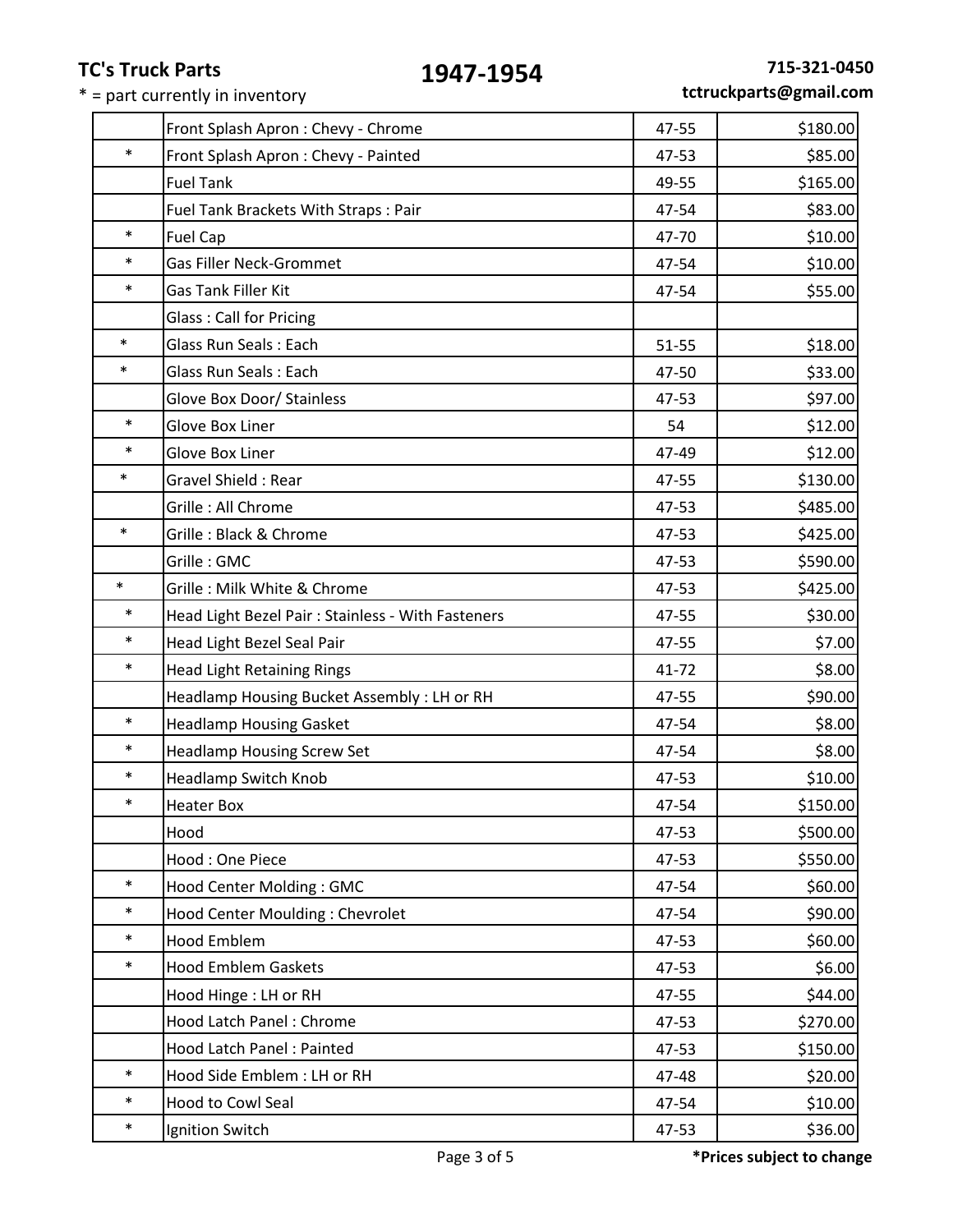| $\ast$ | Inner Cab Corner                             | 47-55 | \$35.00  |
|--------|----------------------------------------------|-------|----------|
| $\ast$ | Inside Mirror Bracket                        | 47-53 | \$7.00   |
| $\ast$ | <b>Inside Rear View Mirror</b>               | 47-53 | \$18.00  |
| $\ast$ | <b>Instrument Bezel</b>                      | 47-53 | \$16.00  |
| $\ast$ | <b>Interior Mirror</b>                       | 54-59 | \$35.00  |
| $\ast$ | <b>Interior Mirror Bracket</b>               | 54-55 | \$20.00  |
|        | License Plate Bracket : Front - Chrome       | 47-53 | \$14.00  |
|        | License Plate Bracket : Front - Painted      | 47-53 | \$12.00  |
| $\ast$ | License Plate Light Lens                     | 40-53 | \$4.00   |
| $\ast$ | Mirror: Exterior - Black - LH or RH          | 47-70 | \$13.00  |
| $\ast$ | Mirror: Exterior - Chrome - LH or RH         | 47-72 | \$12.00  |
| $\ast$ | Mirror: Exterior - Chrome Ribbed - LH or RH  | 47-72 | \$12.00  |
| $\ast$ | Mirror Arm : Exterior - Chrome - LH or RH    | 47-55 | \$26.00  |
| $\ast$ | Mirror Arm Gasket                            | 47-55 | \$2.00   |
| $\ast$ | <b>Outside Handle &amp; Lock Gaskets</b>     | 52-66 | \$3.00   |
|        | Park Light Bezel : LH or RH - Chrome         | 47-53 | \$10.00  |
| $\ast$ | Park Light Gasket                            | 47-53 | \$2.00   |
| $\ast$ | Park Light Lens : Clear - LH or RH           | 47-53 | \$10.00  |
| $\ast$ | Parking Light Assy. 12 volt/clear: LH or RH  | 47-53 | \$34.00  |
|        | Radiator & Grill Support : Lower             | 47-55 | \$148.00 |
| $\ast$ | <b>Radiator Mount Rubber</b>                 | 47-49 | \$6.00   |
|        | Radio Bezel & Knob Kit                       | 47-53 | \$26.00  |
|        | Rear Window Seal: Accepts Chrome Trim        | 42-66 | \$23.00  |
| $\ast$ | Rear Window Seal: W/O Chrome                 | 42-66 | \$15.00  |
| $\ast$ | Rocker Panel: LH or RH                       | 47-55 | \$50.00  |
|        | Roll Pan : With License Cut Out - W/O Lights | 47-53 | \$108.00 |
|        | Roof Panel                                   | 47-55 | \$329.00 |
|        | Roof Panel Brace                             | 47-55 | \$65.00  |
| $\ast$ | Running Board: Short Bed - LH or RH          | 47-53 | \$240.00 |
|        | Running Board: Short Bed Chrome - LH or RH   | 47-54 | \$329.00 |
| $\ast$ | Running Board Bracket: LH or RH              | 47-54 | \$140.00 |
| $\ast$ | Running Board Fender Gasket                  | 47-54 | \$6.00   |
| $\ast$ | Running Board Short Bed Panel : LH or RH     | 47-55 | \$63.00  |
|        | <b>Steering Wheel</b>                        | 47-53 | \$225.00 |
| $\ast$ | <b>Step Plate Covers: Bowtie</b>             | 47-72 | \$50.00  |
| $\ast$ | Sunvisor: LH or RH                           | 47-59 | \$25.00  |
| $\ast$ | Sunvisor Bracket: LH or RH                   | 47-53 | \$20.00  |
| $\ast$ | Tail Light Assembly: Chrome - LH or RH       | 40-53 | \$44.00  |